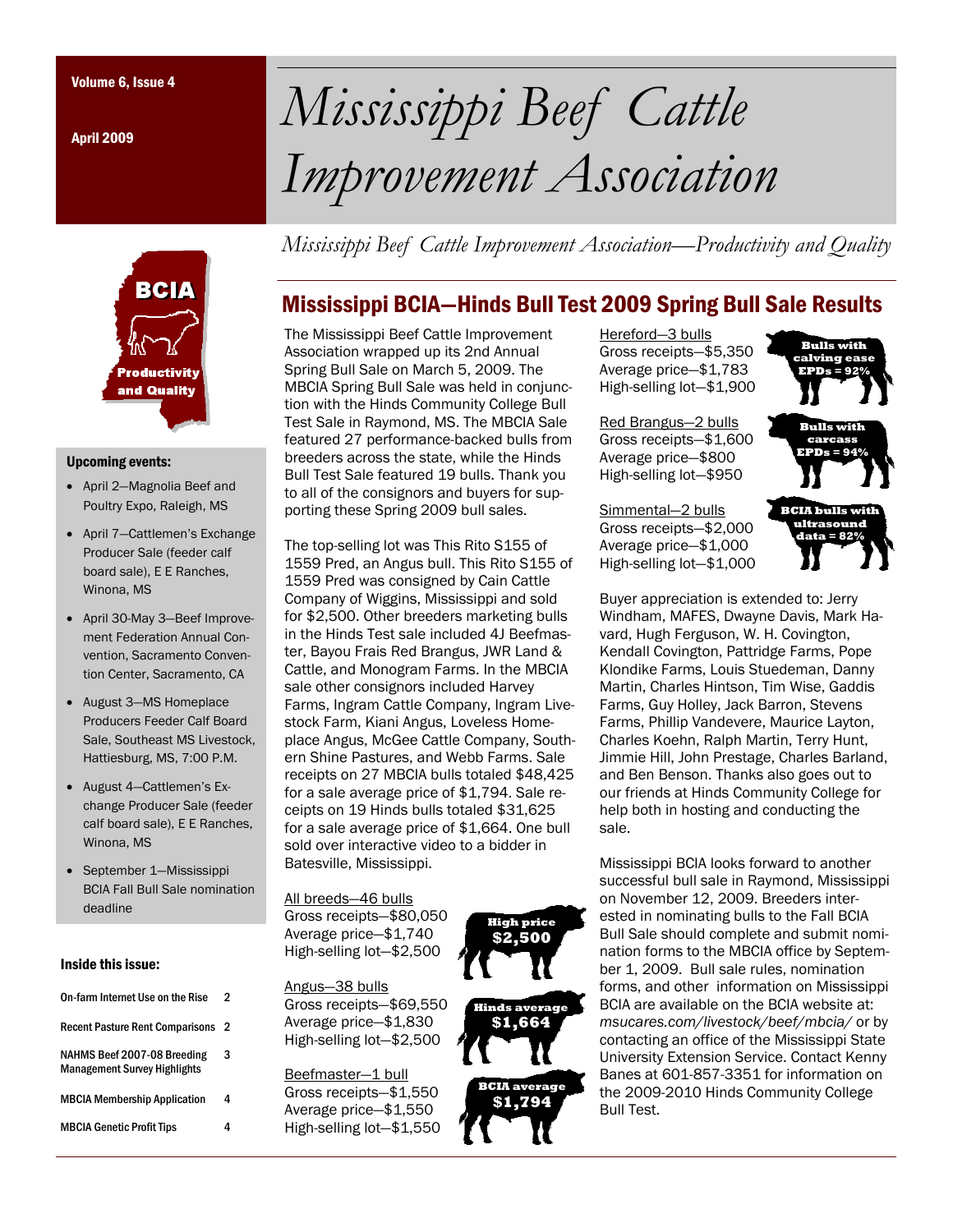

Computer applications in production agriculture are steadily increasing

#### On-farm Internet Use on the Rise

According to the recently released 2007 U.S. Census of Agriculture. The percentage of farm operations with Internet access has increased over the past five years, from 50 percent in 2002 to 57 percent in 2007. For the first time in 2007, the Census looked at high-speed Internet access, an important

measure of farmers' ability to use the Internet effectively. Of the U.S. farms with Internet access, 58 percent reported having a high-speed connection. The 2007 Census shows both Internet access and high-speed Internet access at the county level for the first time.



#### Recent Pasture Rent Comparisons Source: MS Agricultural Statistics Service

Pasture Rented for Cash, Average Cash Rent per Acre, by Selected States and United States, 2004-2008

| $\sim$<br>$\frac{1}{2}$ and $\frac{1}{2}$ and $\frac{1}{2}$ and $\frac{1}{2}$ and $\frac{1}{2}$ and $\frac{1}{2}$ and $\frac{1}{2}$ and $\frac{1}{2}$ and $\frac{1}{2}$ and $\frac{1}{2}$ and $\frac{1}{2}$ and $\frac{1}{2}$ and $\frac{1}{2}$ and $\frac{1}{2}$ and $\frac{1}{2}$ and $\frac{1}{2}$ a |       |       |         |       |       |  |  |
|---------------------------------------------------------------------------------------------------------------------------------------------------------------------------------------------------------------------------------------------------------------------------------------------------------|-------|-------|---------|-------|-------|--|--|
| State                                                                                                                                                                                                                                                                                                   | 2004  | 2005  | 2006    | 2007  | 2008  |  |  |
|                                                                                                                                                                                                                                                                                                         |       |       | Dollars |       |       |  |  |
| Alabama                                                                                                                                                                                                                                                                                                 | 18.00 | 17.50 | 18.50   | 19.50 | 19.50 |  |  |
| California                                                                                                                                                                                                                                                                                              | 11.50 | 12.00 | 13.00   | 14.00 | 15.00 |  |  |
| Florida                                                                                                                                                                                                                                                                                                 | 17.50 | 18.50 | 22.00   | 24.00 | 25.00 |  |  |
| Georgia                                                                                                                                                                                                                                                                                                 | 24.00 | 22.00 | 25.00   | 25.00 | 27.00 |  |  |
| Illinois                                                                                                                                                                                                                                                                                                | 34.00 | 34.50 | 34.00   | 35.00 | 37.00 |  |  |
| Louisiana                                                                                                                                                                                                                                                                                               | 15.50 | 16.50 | 19.00   | 23.00 | 27.00 |  |  |
| <b>Mississippi</b>                                                                                                                                                                                                                                                                                      | 16.50 | 16.50 | 16.00   | 18.00 | 18.50 |  |  |
| Missouri                                                                                                                                                                                                                                                                                                | 26.00 | 27.00 | 26.00   | 26.00 | 26.00 |  |  |
| North Carolina                                                                                                                                                                                                                                                                                          | 23.00 | 25.00 | 25.00   | 27.00 | 29.00 |  |  |
| Oklahoma                                                                                                                                                                                                                                                                                                | 9.00  | 9.00  | 8.50    | 9.50  | 10.50 |  |  |
| Tennessee                                                                                                                                                                                                                                                                                               | 19.00 | 18.00 | 19.00   | 20.00 | 22.00 |  |  |
| South Dakota                                                                                                                                                                                                                                                                                            | 11.60 | 12.30 | 12.90   | 13.80 | 15.90 |  |  |
| Texas                                                                                                                                                                                                                                                                                                   | 7.20  | 6.20  | 6.10    | 6.20  | 6.50  |  |  |
| Virginia                                                                                                                                                                                                                                                                                                | 17.50 | 20.00 | 20.00   | 21.00 | 21.00 |  |  |
| United States                                                                                                                                                                                                                                                                                           | 9.60  | 10.30 | 10.80   | 10.00 | 10.50 |  |  |

*"…Pasture rents in Mississippi are on the rise. Rents vary significantly by state."*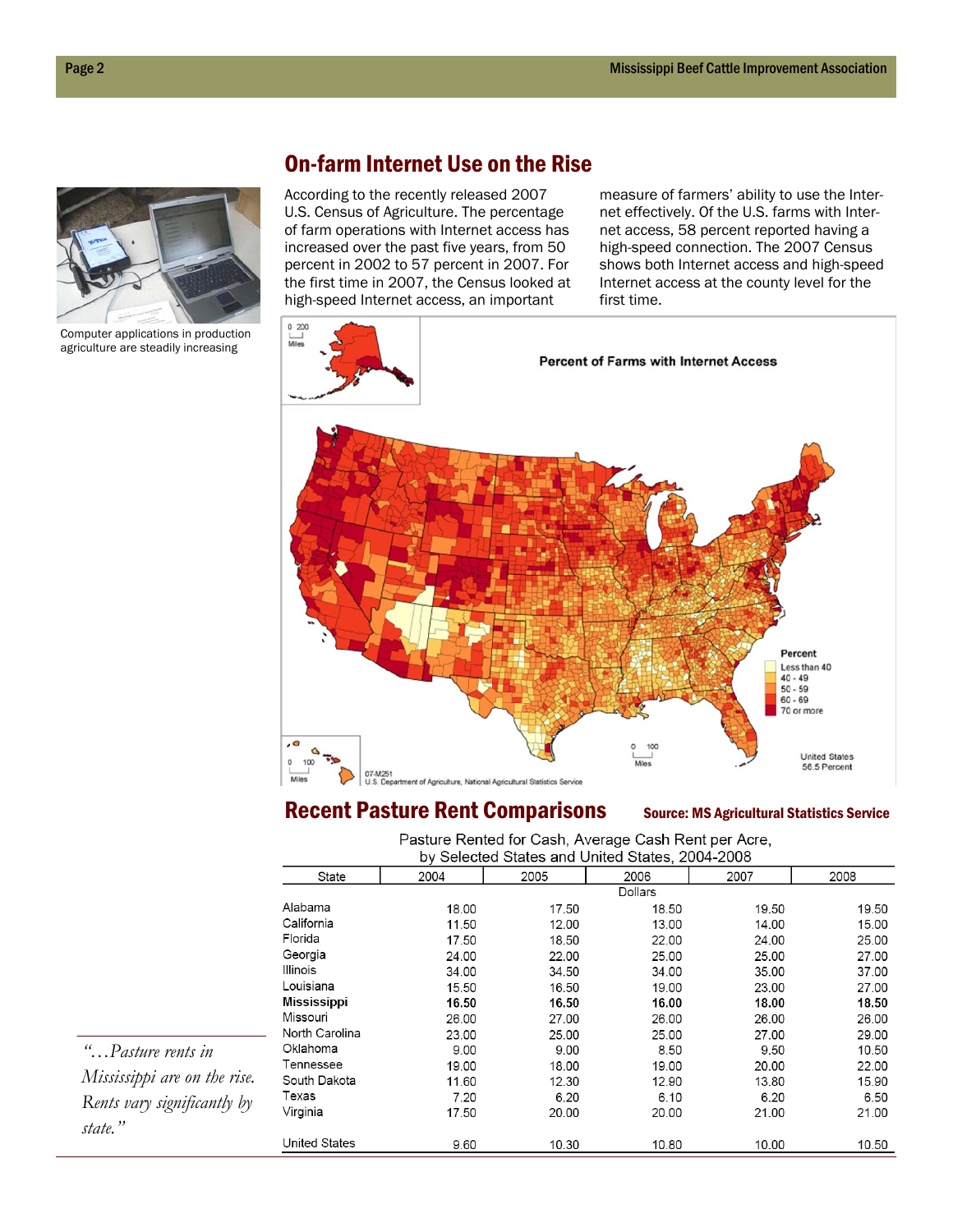#### NAHMS Beef 2007-2008 Breeding Management Survey Highlights

Overall, nearly 7 of 10 operations purchased a bull from a purebred breeder during the last 10 years. A higher percentage of operations with 50 or more cows than operations with 1 to 49 cows purchased a bull from a purebred breeder.

More than 9 of 10 operations (95.7 percent) used bulls only instead of artificial insemination to breed at least some replacement heifers and cows.

Most heifers and nearly all cows were only exposed to a bull (79.2 and 94.2 percent, respectively). A higher percentage of heifers than cows were only artificially inseminated (3.9 and 1.1 percent, respectively), and a higher percentage of heifers than cows were brought onto the operation already pregnant (4.5 and 0.6 percent, respectively).

Despite research suggesting that bulls can breed and impregnate a substantial number of females over a short breeding season, producers continue to use traditional cow-to -bull ratios in breeding pastures. On average, yearling bulls (bulls less than 2 years of age) were expected to breed fewer females than mature bulls (16.3 and 23.7, respectively). On operations with 200 or more beef cows, yearling bulls were expected to breed more females than yearling bulls on operations with fewer than 100 cows. On operations with 50 or more cows, mature bulls were expected to breed more females than mature bulls on operations with fewer than 50 cows.

DNA analysis of calves can identify the calves' sires when multisire mating groups are used. This relatively new technology allows producers to determine how the offspring of specific bulls are performing. Producers can use this information to make selection or culling decisions. Only 1 of 20 operations used commercially available DNA markers for sire identification. A higher percentage of operations with 200 or more cows used DNA markers for sires compared with operations with 1 to 49 cows.

Examining bulls for reproductive soundness has been associated with increased conception rates in females serviced by those bulls. The percentage of operations that performed reproductive examination procedures on bulls that had been on the operation for two or more breeding seasons varied with herd size. In general, a higher percentage of operations with 200 or more cows performed semen tests, scrotal measurements, and *Tritrichomonas* cultures on at least some bulls compared with operations with fewer than 100 cows. A lower percentage of operations with 1 to 49 cows performed semen tests and scrotal measurements compared with larger operations.

Of the reproductive examination procedures, semen testing was performed on the highest percentage of bulls (44.1 percent), followed by scrotal measurement (28.6 percent of bulls), and *Tritrichomonas* culture (18.5 percent of bulls).

As expected, the percentages of operations that purchased, leased, or borrowed bulls for the last breeding season increased as herd size increased, ranging from 25.1 percent of operations with 1 to 49 beef cows to 68.2 percent of operations with 200 or more beef cows.

About one of three operations (30.7 percent) purchased, leased, or borrowed a bull. The percentage operations that performed reproductive examination procedures on bulls that had been purchased, leased, or borrowed varied by herd size. In general, a higher percentage of operations with 200 or more cows performed semen tests, scrotal measurements, and *Tritrichomonas* cultures on at least some bulls than on operations with fewer than 100 cows. A lower percentage of operations with 1 to 49 cows performed semen tests and scrotal measurements than larger operations.

Over one-half of operations (53.3 percent) that purchased, leased, or borrowed bulls for breeding added bulls over 18 months of age or nonvirgin bulls to the herd. A higher percentage of operations with 1 to 49 cows than operations with 200 or more cows added these bulls. Still, two of five large operations (41.2 percent) added bulls older than 18 months or no longer considered virgin, which could risk introducing venereally transmitted diseases such as trichomoniasis.

Source: National Animal Health Monitoring System

*"…Nearly 7 of 10 operations purchased a bull from a purebred breeder in during the last 10 years. The other 3 of 10 missed out on the advantages of genetic predictions (EPDs) and performance data that only the registered bulls could offer."*